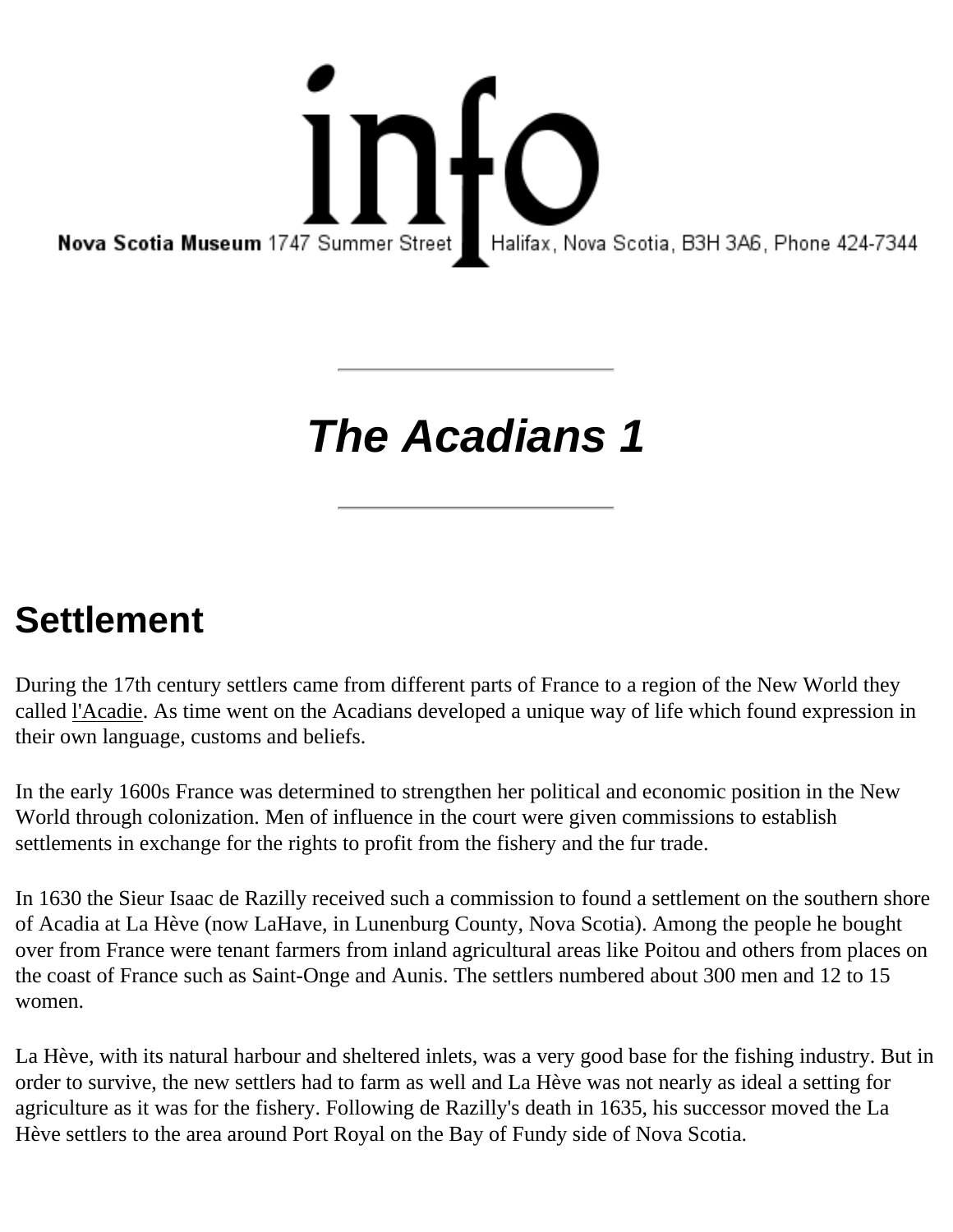

Unlike the rocky Atlantic coast, the shoreline of the Annapolis Basin and along the Annapolis River had many tidal marshes. You can get a sense of just how extensive these were from the map above. These marshlands were large, treeless, stone-free plains that were well suited to farming, once dykes had been built to prevent the high Fundy tides from flooding them twice daily.

By the early part of the 1700s, Acadian settlements had spread to similar marshlands around the rest of the Bay of Fundy.

## **Trading**

Although the Acadians were remarkably self-sufficient there were some things they could not make or grow themselves, and for these needs they established trading links with New England and with other French settlements. Molasses, cooking pots, board axes, clay pipes, gunpowder, fabrics, and rum came through New England. Through Louisbourg they obtained cottons, thread, lace, firearms and religious items from France. The Acadians were fond of smoking (both men and women smoked): their clay pipes came mostly from England, although at times

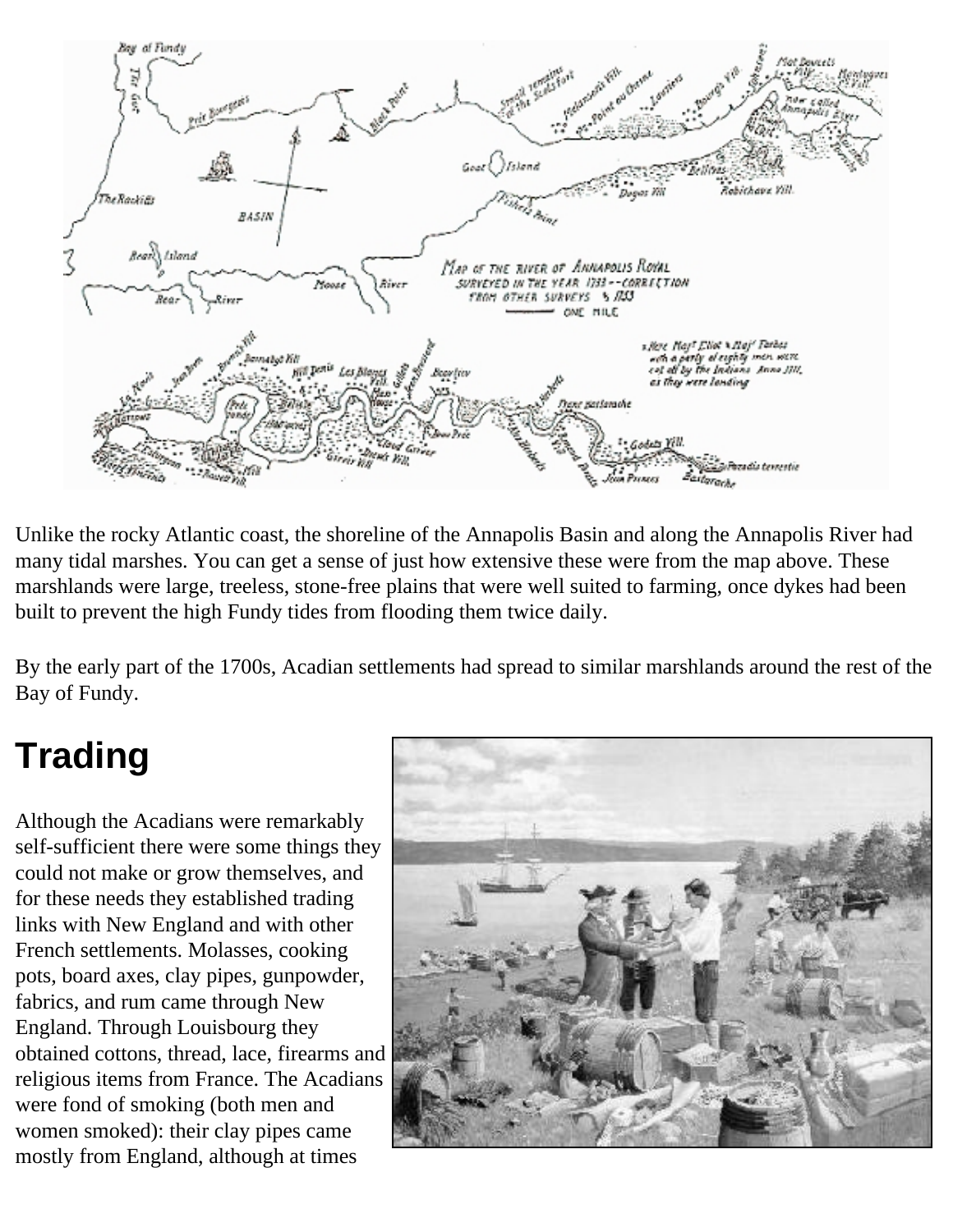they did make their own, using local red clay. In return for these items, the Acadians traded grain from the fertile marshlands, cattle well-fed on salt-marsh hay, and furs they had obtained from trapping and trade with the Mi'kmaq. The objects illustrated in this painting represent artifacts recovered from Acadian archaeological sites or listed in the inventories of ships that actually traded with the Acadians.

## **Community Life**

Like many people isolated by circumstances, the Acadians had a strong sense of community and performed many tasks together. One of the most important of these was the regular maintenance of the dykes. Another, which was much enjoyed, occurred when a young couple married. The whole village would gather to help clear land and to build a house for them. It became an occasion for work, fun, food and celebration. Music on these occasions was often provided by fiddles and jaw harps.

For more than a hundred years the Acadians were able to maintain their self-contained lifestyle, enjoying their large families and peaceful communities, strengthened by a firm sense of religion. They lived on friendly terms with their immediate neighbours, the Mi'kmaq Indians, and profited from their trading links with New England and other French settlements. By preference, they had no strong ties with either France or England, and tried to avoid confrontation with them.

In some sense, it was their very isolation from the influence of these major colonial powers, coupled with the impact of the marshland landscape which was their home, which helped the Acadians to establish and maintain their unique way of life.